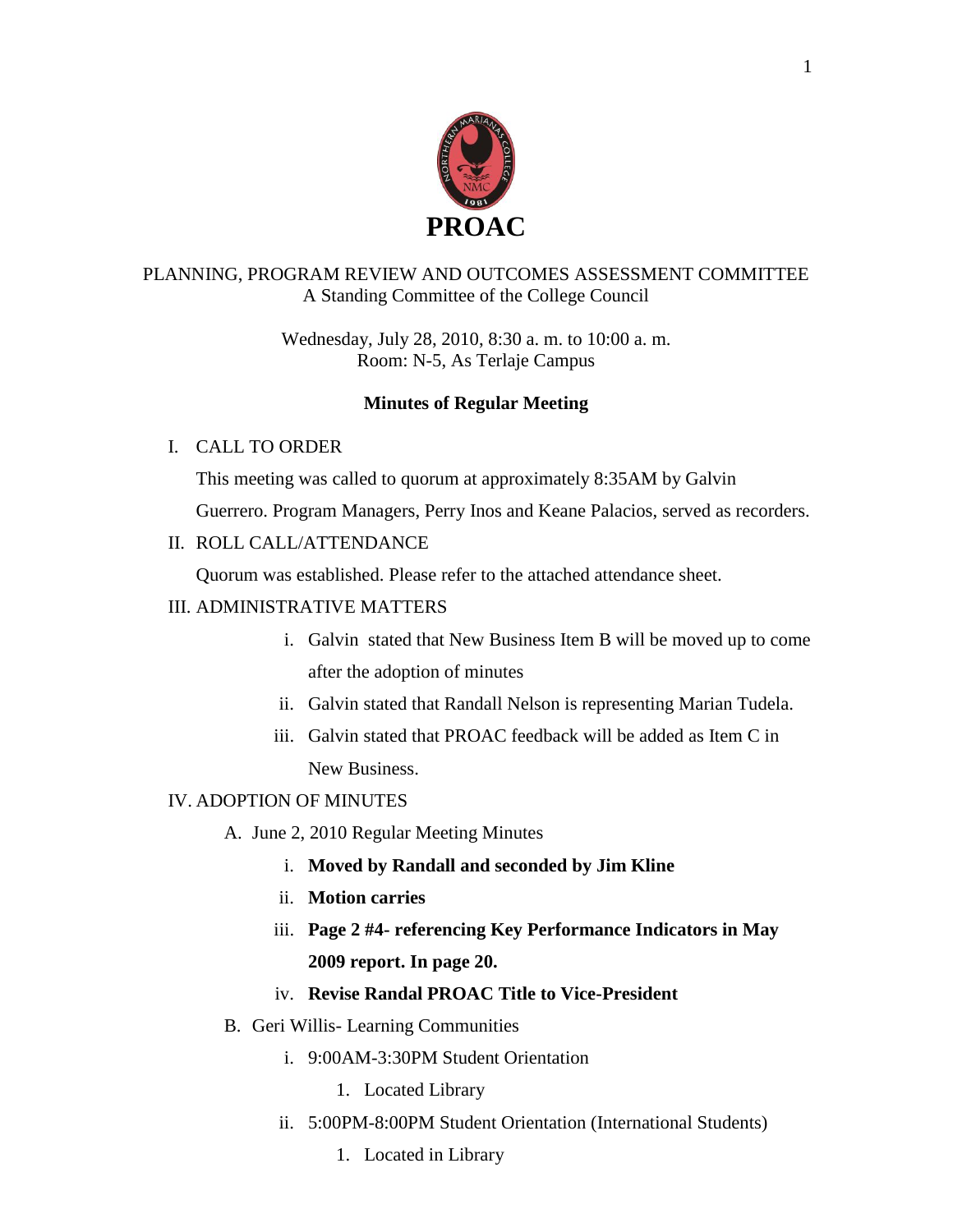- 2. Interpreters will be present
- iii. Learning Community Program Action Plan
	- 1. High Impact Educational Practices
	- 2. NMC's Rational for Team Members
		- a. Stated that main criteria: commitment, willingness to venture into new territory participation as a team member through December 2012
		- b. Members are : Geri Willis, Lorraine Cabrera, Zenaida Javier, Lisa Hacskaylo, Larry Lee, and Tom Colton
		- c. Action Plan:
			- i. Accomplished in 4 days with above members.
		- d. Comments
			- a. Stated that they were positive.

### V. OLD BUSINESS

- A. Cycle 2 of Program Review—Records of Dialogue update
	- i. Perry Stated that 78% have submitted.
	- ii. Galvin said to lift themes and analysis of Records of Dialogue and present it on next PROAC Meeting
- B. Cycle 3 of Program Review—update
	- i. Galvin stated that columns  $4 \& 5$  have been slow in submission
		- 1. Deadline May 22, 2010
		- 2. Galvin asked how we can improve submission rates:
			- a. Randal stated that we should ask Departments how they are data collected.
				- i. Which departments are collecting data
				- ii. Which departments are not collecting
			- b. Bobbi M. stated that reporting data is part of documentation.
		- 3. OIE Delta Force will go in and investigate data collection
		- 4. Alfred De Torres stated that we need to provide a program review/assessment checklist as a reference for programs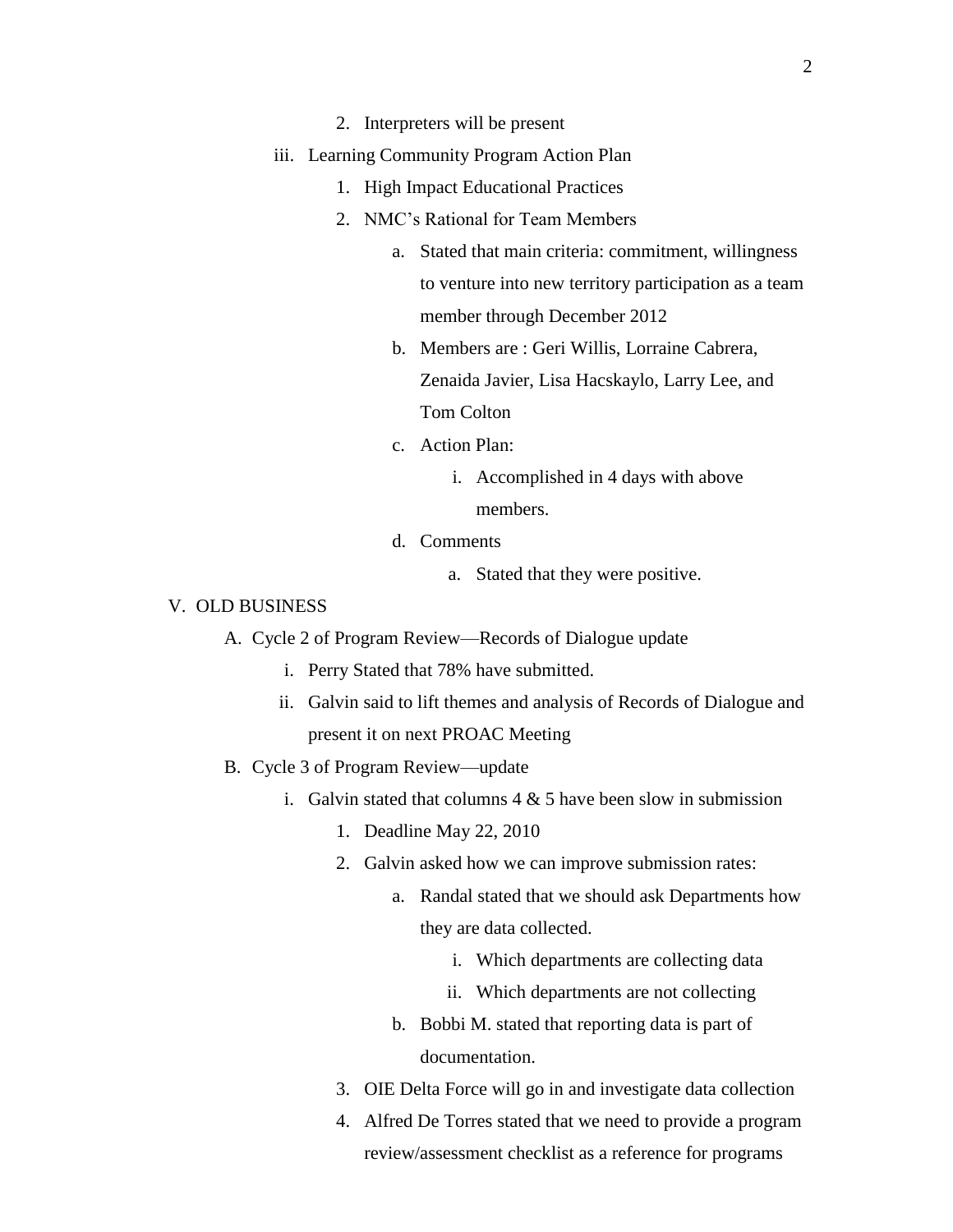- 5. Galvin stated that programs data is organic to its own program
- 6. Randal stated that developing a checklist of data needed to be collected and compilation schedules will be a good idea.
- 7. Galvin stated that Core Indicators of Effectiveness is the checklist for academic and non academic programs
- 8. Cyndi stated that at this stage of assessment process you would not want to revamp and redo the programs' assessment.
	- a. Instead look at what's missing and look back at where they stopped and pick up from there.
- 9. Form 2
	- a. Galvin stated that Form 2 submissions will remain the same format as agreed upon by PROAC Members.
	- b. Galvin stated that we would need to extend the submission of Form 2.
		- i. Galvin stated to extend deadline to September 10, 2010 is deadline for Form 2 Submission
		- ii. Randal moves to extend deadline from August 13 to September 10, 2010 and seconded by Bobbi M. for Form 2 Submission.
	- c. Randal asked how is staggering going to help program
		- i. Galvin stated that staggering will be best for Form 2 but Form 1 will be annually.
		- ii. Randal added that to stagger Form 1 is best because certain programs have different cycles.
		- iii. Cyndi stated that some concerns with the programs about staggering schedules will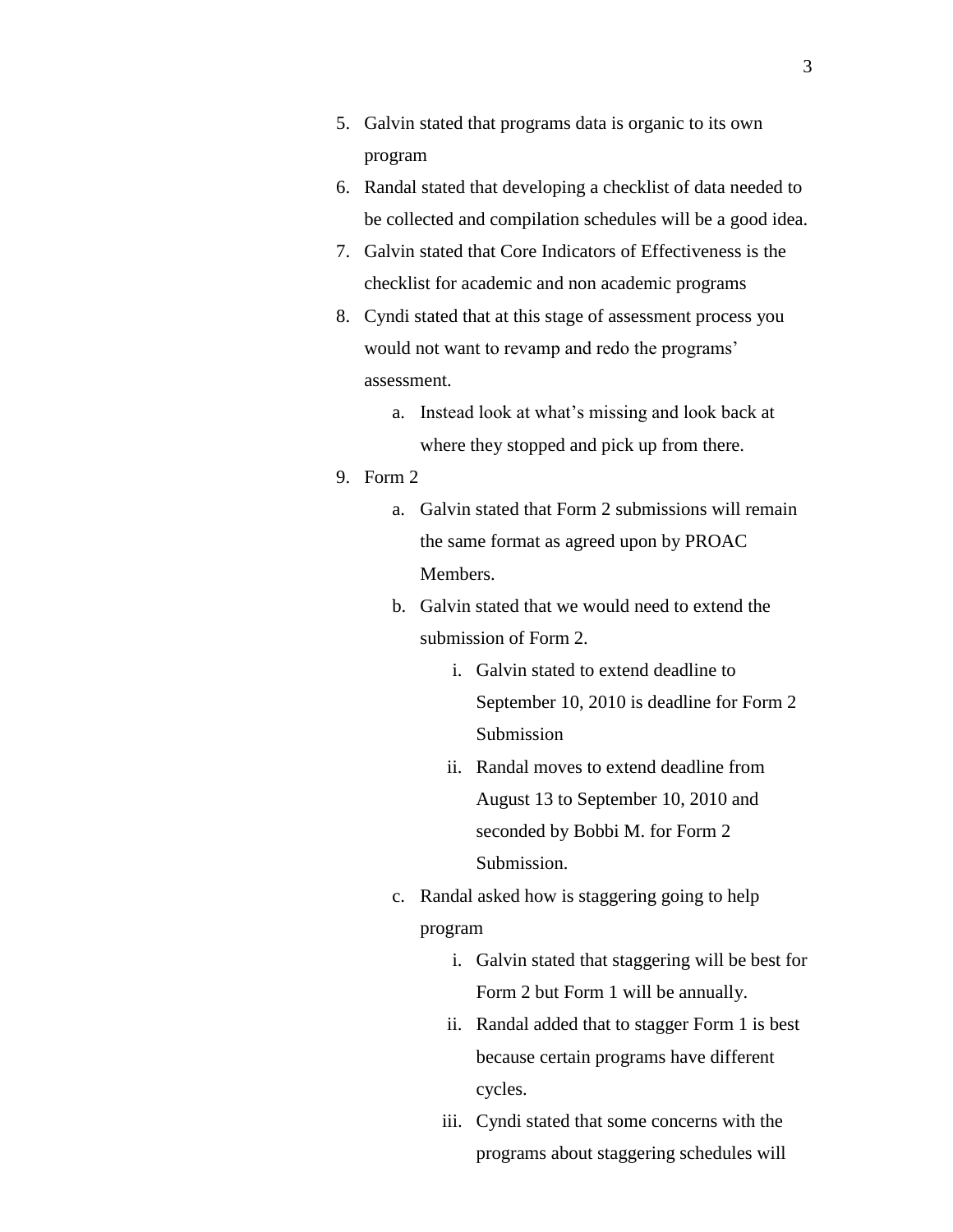take more years to complete 2—3 SLO/AUO's a cycle.

- iv. Staggering Form 1 will be discussed after Cycle 3
- d. Training for Form 2
	- i. Galvin stated that Form 2 template will be distributed to PROAC Members for insights.
- C. Gen Ed Outcomes
	- i. Galvin stated that PROAC did not communicate exclusively of what work the Gen Ed has done.
	- ii. Bobbi M recommends that PROAC Chair and Dean of APS to write memo and meet with Gen Ed Committee to what has been done with outcomes, form 1, and form 2.

### VI. NEW BUSINESS

- A. PROAC prioritizing FY2011 Budgets Tabled
- B. Item VI.b moved up to Item IV.B

#### VII. OTHER MATTERS

- A. Accreditation Update
	- i. Bobbi stated that PDD should focus on accreditation standards.
	- ii. Randal asked what management team is doing about accreditation.
		- 1. Galvin stated that participation is being encouraged by interim-president
	- iii. WASC are generally wanting us to succeed and all is not lost
	- iv. Galvin stated that draft of Action Plan will be debuted at the assembly.
	- v. Also, show cause report and action plan and give NMC community two weeks to review reports.
	- vi. Bobbi M. will facilitate Core indicator 6 next PROAC Meeting

### VIII. ADJOURNMENT

• The meeting was adjourned at 9:38AM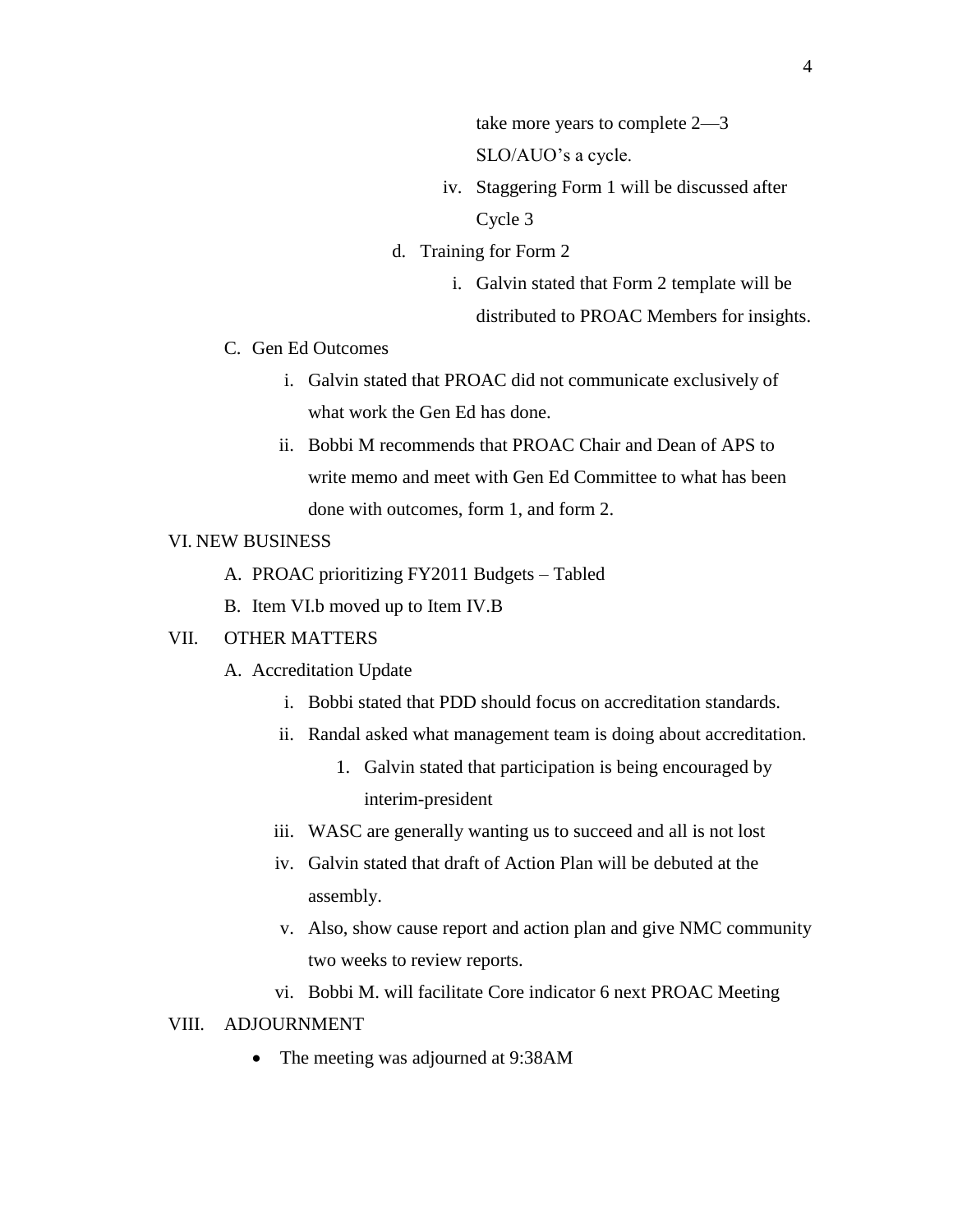# **PROAC**

# **Regular Meeting/Work Session**

**Date: 07/28/10 Day: Wednesday Time: 8:30AM to 10:00AM Place: BOR Room**

#### **SIGN-IN SHEET**

|                       | <b>NAME</b>                                         | TITLE                                                        | <b>SIGN/INITIAL</b>           |  |
|-----------------------|-----------------------------------------------------|--------------------------------------------------------------|-------------------------------|--|
| 1.                    | <b>Galvin Guerrero</b>                              | Director of Institutional Effectiveness<br>(PROAC Chair)     | <b>PRESENT</b>                |  |
| 2.                    | <b>Daniel Kintol</b>                                | Student (Appointed by<br><b>ASNMC</b> )/ASNMC Vice President | <b>Stacey Demapan PRESENT</b> |  |
| 3.                    | Lorraine Cabrera                                    | <b>Interim NMC President</b>                                 |                               |  |
| 4.                    | <b>Barbara Merfalen</b>                             | Dean of Academic Programs and<br>Services                    | <b>PRESENT</b>                |  |
| 5.                    | Leo Pangelinan                                      | Dean, Student Services                                       | <b>Daisy Propst PRESENT</b>   |  |
| 6.                    | <b>Felicitas Abraham</b>                            | Dean, Community Programs and<br>Services                     |                               |  |
| 7.                    | <b>Henry Hofschneider</b>                           | Chief Financial and Administrative<br>Officer                |                               |  |
| 8.                    | <b>Jennifer Barcinas/ Martin</b><br><b>Mendiola</b> | Staff Representative, Rota Instructional<br><b>Site</b>      | <b>PRESENT</b>                |  |
| 9.                    | Maria Aguon/<br><b>Rose Lazarro</b>                 | Staff Representative, Tinian<br><b>Instructional Site</b>    | <b>PRESENT</b>                |  |
| 10.                   |                                                     | Faculty Representative, School of<br>Education               |                               |  |
| 11.                   | <b>Marian Tudela</b>                                | Vice President of the Faculty Senate/<br>Permanent Proxy     |                               |  |
| 12.                   | Dr. Dean Papadopoulus                               | Faculty Member (Appointed by<br><b>Faculty Senate)</b>       |                               |  |
| 13.                   | Dr. John Griffin                                    | Faculty Member (Appointed by<br><b>Faculty Senate)</b>       |                               |  |
| 14.                   | <b>Eric Johnson</b>                                 | Faculty Member (Appointed by<br><b>Faculty Senate)</b>       | <b>PRESENT</b>                |  |
| 15.                   | <b>James Kline</b>                                  | Faculty Representative, Academic<br>Council                  | <b>PRESENT</b>                |  |
| 16.                   | <b>Randall Nelson</b>                               | Vice President of the Staff Senate                           | <b>PRESENT</b>                |  |
| <b>OTHERS PRESENT</b> |                                                     |                                                              |                               |  |
|                       | <b>Keane Palacios</b>                               | Program Coordinator, OIE                                     | <b>PRESENT</b>                |  |
|                       | Perry Inos                                          | Program Coordinator, OIE                                     | <b>PRESENT</b>                |  |
|                       | Lisa Hacskaylo                                      | Institutional Researcher, OIE                                | <b>PRESENT</b>                |  |